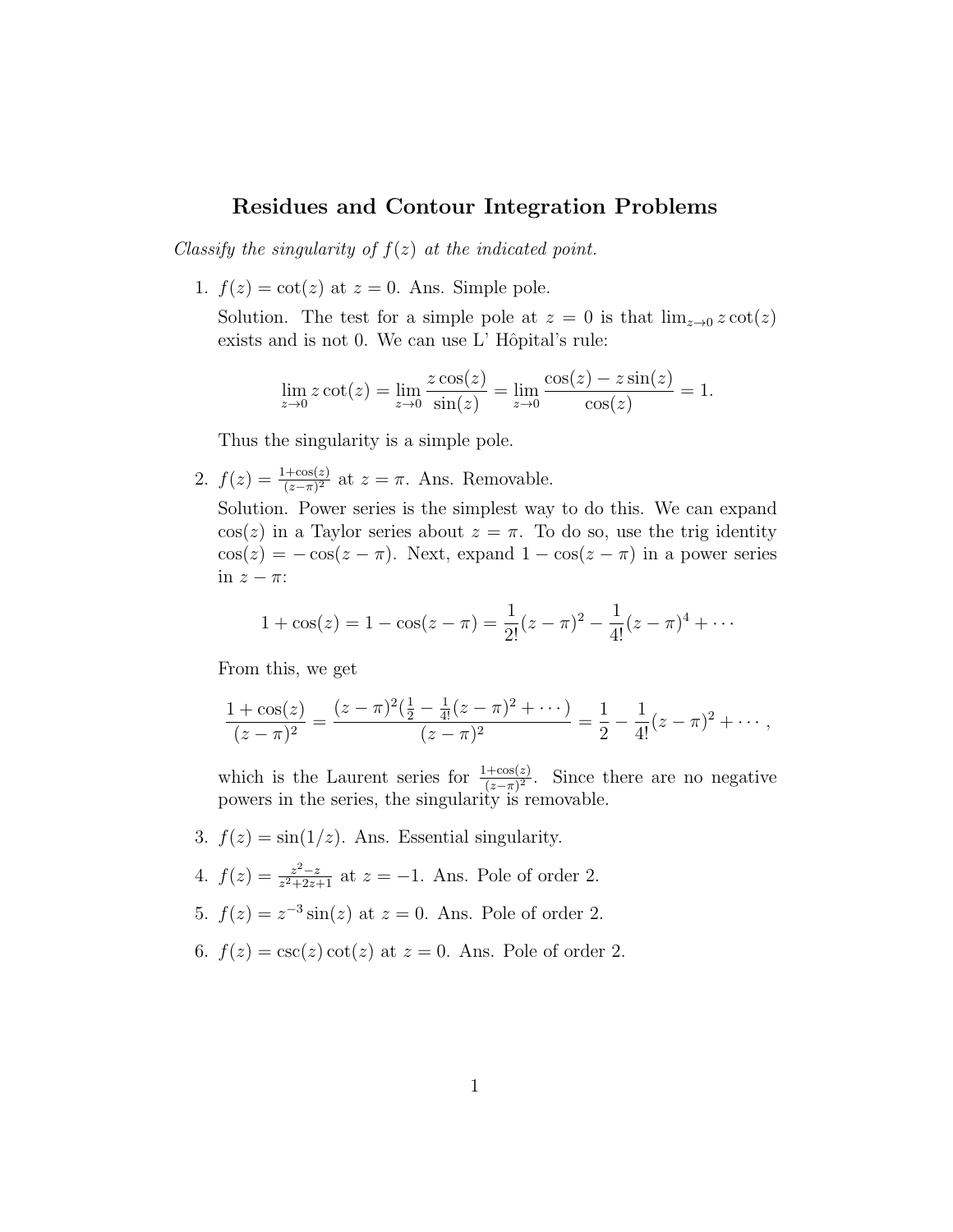Find the residue of  $g(z)$  at the indicated singulatity.

- 7.  $g(z) = \frac{1}{z^2+1}$  at  $z = -i$ . Ans.  $\text{Res}_{-i}(g) = \frac{1}{2}i$ . Solution. Since  $g(z) = \frac{1}{(z-i)(z+i)}$ , we have that  $(z+i)g(z) = \frac{1}{z-i}$ , which is analytic and nonzero at  $z = -i$ . Hence,  $g(z)$  has a simple pole at  $z = -i$ . The residue is thus  $\text{Res}_{-i}(g) = \lim_{z \to -i} (z + i)g(z) = \frac{1}{-2i} = \frac{1}{2}$  $\frac{1}{2}i$
- 8.  $g(z) = \frac{e^z}{z^3}$  $\frac{e^z}{z^3}$  at  $z = 0$ . Ans.  $\text{Res}_0(g) = \frac{1}{2}$ . Solution. Using the power series for  $e^z$ , we see that the Laurent series for  $q(z)$  about  $z = 0$  is

$$
\frac{e^z}{z^3} = \frac{1+z+\frac{1}{2!}z^2+\frac{1}{3!}z^3+\frac{1}{4!}z^4+\cdots}{z^3} = z^{-3}+z^{-2}+\frac{1}{2!}z^{-1}+\frac{1}{3!}+\frac{1}{4!}z+\cdots
$$

The the residue is  $a_{-1}$ , the coefficient of  $z^{-1}$ . Hence,  $\text{Res}_{0}(g) = a_{-1} = \frac{1}{2}$  $\frac{1}{2}$ .

- 9.  $g(z) = \tan(z)$  at  $z = \pi/2$ . Ans.  $\text{Res}_{\pi/2}(g) = -1$ .
- 10.  $g(z) = \frac{z+2}{(z^2-2z+1)^2}$  at  $z = 1$ . Ans. Res<sub>1</sub> $(g) = 1$ .
- 11.  $g(z) = f(z)/h(z)$  at  $z = z_0$ , given that  $f(z_0) \neq 0$ ,  $h(z_0) = 0$ , and  $h'(z_0) \neq 0$ . Show that  $z = z_0$  is a simple pole and find  $\text{Res}_{z_0}(g)$ . Ans.  $\text{Res}_{z_0}(g) = f(z_0)/h'(z_0).$

The singularities for the functions below are all simple poles. Find all of them and use exercise 11 above to find the residues at them.

12.  $g(z) = \frac{z^2-1}{z^2-5iz}$  $\frac{z^2-1}{z^2-5iz-4}$ . Ans. The singularities are at i and 4i and the residues are  $\text{Res}_{i}(g) = -\frac{2}{3}$  $\frac{2}{3}i$  and  $\text{Res}_{4i}(g) = \frac{17}{3}i$ .

Solution. The singularities are the roots of  $z^2 - 5iz - 4 = 0$ , which are  $i$  and  $4i$ . In our case, the functions  $f$  and  $h$  in exercise 11 are  $f(z) = z^2 - 1$  and  $h(z) = z^2 - 5iz - 4$ , and  $f(z)/h'(z) = (z^2 - 1)/(2z - 5i)$ . It immediately follows that

$$
Res_i(g) = \frac{i^2 - 1}{2i - 5i} = \frac{-2}{-3i} = -\frac{2}{3}i.
$$

The other residue follows similarly.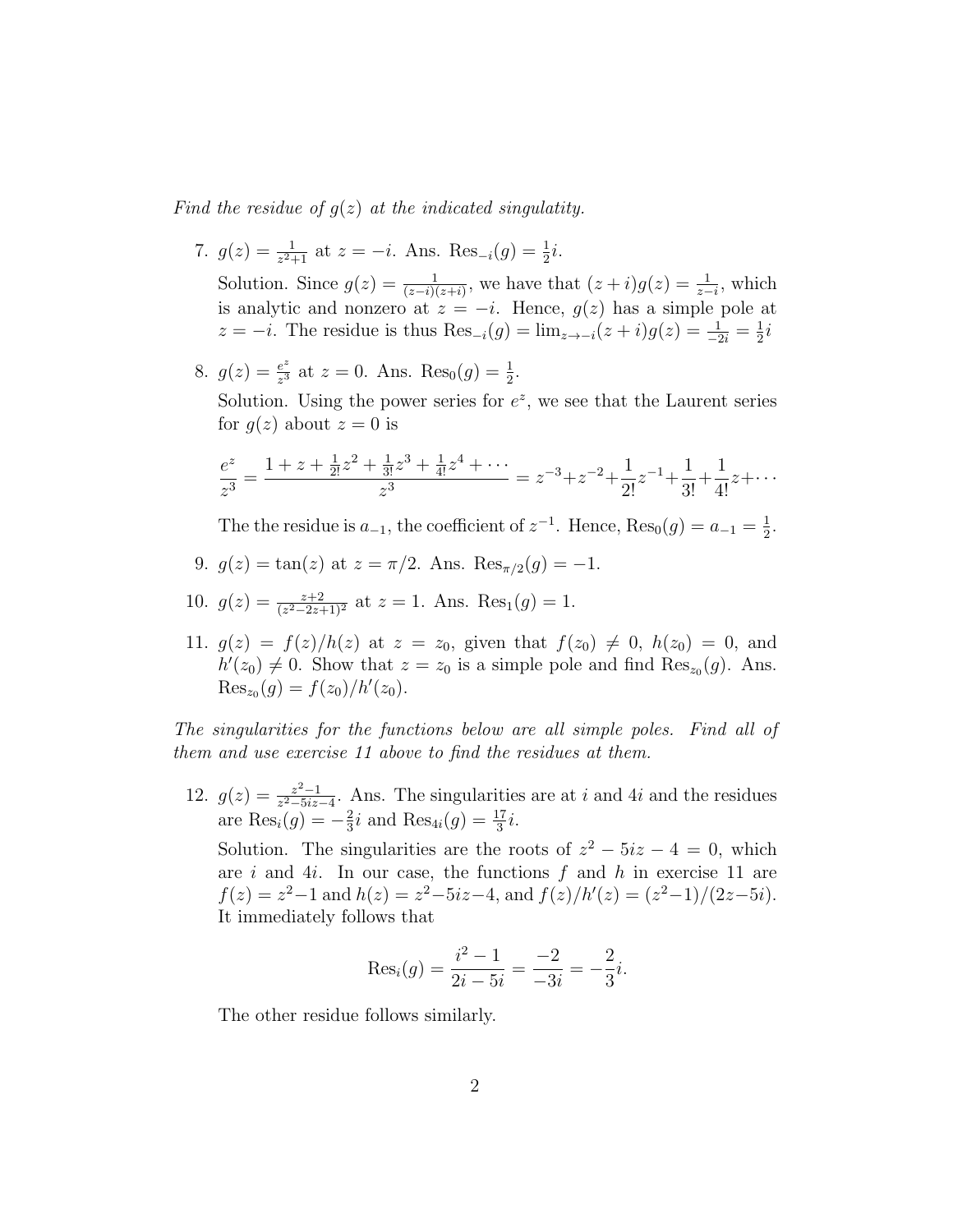- 13.  $g(z) = \tan(z)$ . Ans. The singularities are at  $z_n = (n + \frac{1}{2})$  $(\frac{1}{2})\pi$ , where  $n = 0, \pm 1, \pm 2, \ldots$ , and the residues at  $z_n$  are  $\text{Res}_{z_n}(g) = -1$ .
- 14.  $g(z) = \frac{z^2}{z^3}$  $\frac{z^2}{z^3-8}$ . Ans. The singularities are at the roots of  $z^3-8=0$ . There are three of these: 2,  $2e^{2i\pi/3}$  and  $2e^{4i\pi/3}$ . The residues at these three points are all 1/3.
- 15.  $g(z) = \frac{e^z}{\sin(z)}$  $\frac{e^z}{\sin(z)}$ . Ans. The singularities are at the roots of  $\sin(z) = 0$ , which are  $n\pi$ ,  $n = 0, \pm 1, \pm 2, \ldots$ , and the residues there are  $\text{Res}_{n\pi}(g)$  $(-1)^n e^{n\pi}.$
- 16.  $g(z) = \frac{\sin(z)}{z^2 3z + 2}$ . Ans. The singularities are at the roots of  $z^2 3z + 2 = 0$ , which are 1 and 2. The residues are  $\text{Res}_1(g) = -\sin(1)$  and  $\text{Res}_2(g) =$  $\sin(2)$ .

Use the residue theorem to evaluate the contour intergals below. Where possible, you may use the results from any of the previous exercises.

17.  $\oint_C$  $z^2$  $\frac{z^2}{z^3-8}$ dz, where C is the counterclockwise oriented circle with radius 1 and center  $3/2$ . Ans.  $2\pi i/3$ .

Solution. From exercise 14,  $g(z)$  has three singularities, located at 2,  $2e^{2i\pi/3}$  and  $2e^{4i\pi/3}$ . A simple sketch of C shows that only 2 is inside of C. Thus, by the residue theorem and exercise 14, we have

$$
\oint_C \frac{z^2}{z^3 - 8} dz = 2\pi i \operatorname{Res}_2(g) = 2\pi i/3 = 2\pi i/3.
$$

- 18.  $\oint_C$  $z^2$  $\frac{z^2}{z^3-8}$ dz, where C is the counterclockwise oriented circle with radius 3 and center 0. Ans.  $2\pi i$ .
- 19.  $\oint_C$  $z^2-1$  $\frac{z^2-1}{z^2-5iz-4}$ dz, where C is any simple closed curve that is positively oriented (i.e., counterclockwise) and encloses the following points: (a) only i; (b) only 4i; (c) both i and 4i; (d) neither i nor 4i. Ans. (a)  $4\pi/3$ . (b)  $-34\pi/3$ . (c)  $-10\pi$ . (d) 0.
- 20.  $\oint_C$ e z  $\frac{e^2}{\sin(z)}dz$ , where C is the positively traversed rectangle with corners  $-\pi/2 - i$ ,  $5\pi/2 - i$ ,  $-\pi/2 + 2i$  and  $5\pi/2 + 2i$ . Ans.  $2\pi i(1 - e^{\pi} + e^{2\pi})$ .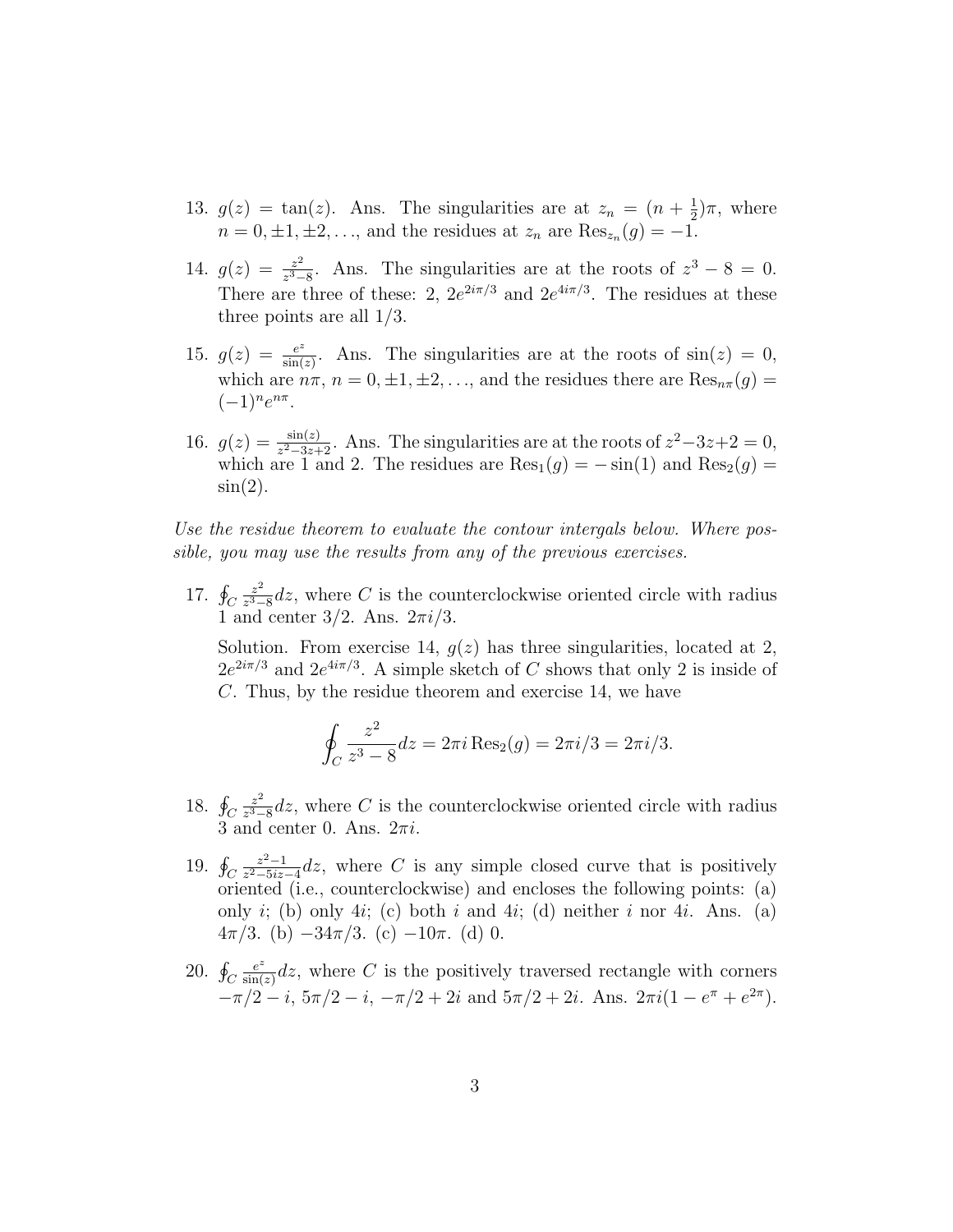21.  $\oint_C$ z+2  $\frac{z+2}{(z^2-2z+1)^2}$ dz, where C is the positively oriented semicircle that is located in the *right half plane* and has center 0, radius  $R > 1$ , and diameter located on the imaginary axis. Ans. 0.

Solution. From exercise 10, the only singularity of the integrand is at 1. By the residue theorem and exercise 10, we have

$$
\oint_C \frac{z+2}{(z^2-2z+1)^2} dz = 2\pi i \operatorname{Res}_1(g) = 2\pi i \cdot 1 = 2\pi i.
$$

22.  $\oint_C$ 1  $\frac{1}{(z^2+1)(z^2+4)}dz$ , where C is the negatively oriented (i.e., clockwise) semicircle that is located in the upper half plane and has center 0, radius  $R > 2$ , and diameter located on the real axis. Ans.  $-\pi/6$ .

Find the values of the definite integrals below by contour-integral methods.

23.  $\int_0^{2\pi}$  $d\theta$  $\frac{d\theta}{5-3\sin(\theta)}$ . Ans.  $\pi/2$ .

Solution. Begin by converting this integral into a contour integral over C, which is a circle of radius 1 and center 0, oriented positively. To do this, let  $z = e^{i\theta}$ . Note that  $dz = ie^{i\theta} d\theta = iz d\theta$ , so  $d\theta = dz/(iz)$ . Also,  $\sin(\theta) = (z - z^{-1})/(2i)$ . We thus have

$$
\int_0^{2\pi} \frac{d\theta}{5 - 3\sin(\theta)} = \oint_C \frac{dz}{iz(5 - \frac{3z - 3/z}{2i})} = \oint_C \frac{(-2)dz}{3z^2 - 10iz - 3}.
$$

The integrand has singularities at  $z_{\pm} = (10i \pm 8i)/6 = \begin{cases} 3i \\ 3i \end{cases}$  $i/3$ . Only  $z_$  =  $i/3$  is inside C. It is a simple pole because the integrand has the form  $f(z)/(z - i/3)$ , where f is analytic at i/3. Using exercise 11, we see that

$$
\operatorname{Res}_{i/3}\left(\frac{(-2)}{3z^2 - 10iz - 3}\right) = \frac{-2}{6z - 10i} = \frac{-2}{6i/3 - 10i} = -i/4.
$$

The residue theorem then implies that

$$
\oint_C \frac{(-2)dz}{3z^2 - 10iz - 3} = 2\pi i \operatorname{Res}_{i/3} \left( \frac{(-2)}{3z^2 - 10iz - 3} \right) = \pi/2.
$$